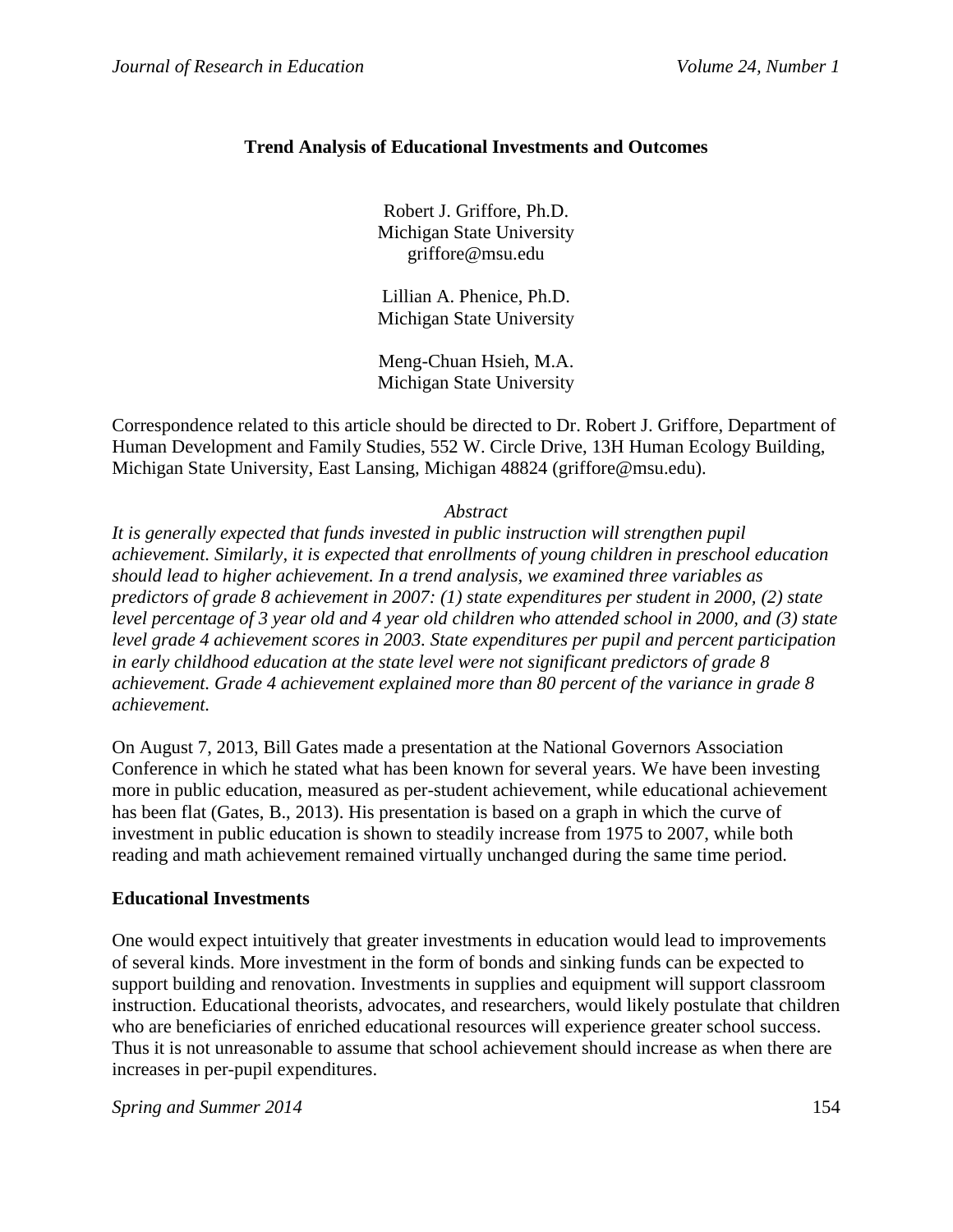The assumption that it is wise to invest in public education is not completely without a base of evidence; however the base of evidence is not completely clear and is somewhat confusing. For example, there is evidence that school spending is associated with school success (Greenwald, Hedges & Laine, 2006; Verstegen & King, 1998). However, there is evidence as well of an inverse association between funding and achievement. Sharp (1993) found a slight negative correlation between spending and achievement at all grades except grade 11 and in all subject matter areas. Other research has suggested that the association of spending with achievement is uncertain (Ludwig & Bassi, 1999).

It is assumed that early childhood education, especially in the form of a well designed and expertly delivered curriculum, can compensate for a variety of deficits and risks that prevent low school achievement. The literature indicates that providing educational resources in the form of effective early childhood education programs can make a difference in achievement in the primary and later grades. This literature can be considered thoroughly established and well documented. These findings have been documented in numerous recent summaries of the literature (Barnett, 2011; Campbell & Ramey, 1994; Magnuson & Waldfogel, 2005; Mervis, 2011).

However, it is important to note that studies of the effects of early childhood education tend to describe the outcomes of unique educational programs, which are designed to achieve specific purposes for particular children. Much of the confidence placed in positive outcomes of early childhood education comes from experimental programs from the 1960s and 1970s (Besharov & Ramey, 2010). Early childhood education outcomes are related to the specific purposes for which programs are designed (Hines, McCartney, Mervis & Wible, 2011). It is important to acknowledge the impact of particular program models (Barnett, 2011). Some programs are designed to improve specific outcomes, such as the executive function in children four to twelve years old (Diamond & Lee, 2011). Clements and Sarama (2011) discuss teaching for early mathematics competence and later mathematics achievement.

There is no doubt that early childhood education can lead to higher achievement for particular children who experience a specific form of curriculum intervention in a particular context. However, is it to be expected that all early childhood education will boost later achievement? A series of large-scale experimental studies, perhaps varying both curriculum approaches and distinct groups of participating children, might demonstrate what has already been thoroughly documented – that when particular curriculum interventions are matched with particular groups of children, the outcomes are predictably good. This approach would not resolve the question of whether the level of early childhood education investment at the state level will predict educational outcomes.

## **State Level Analysis of Educational Investments and Outcomes**

There is much variation across states, both in the provision of educational resources to children and in educational outcomes. Considerable attention is paid to describing state-level differences in educational inputs (National Center for Educational Statistics, 2004) and outputs (National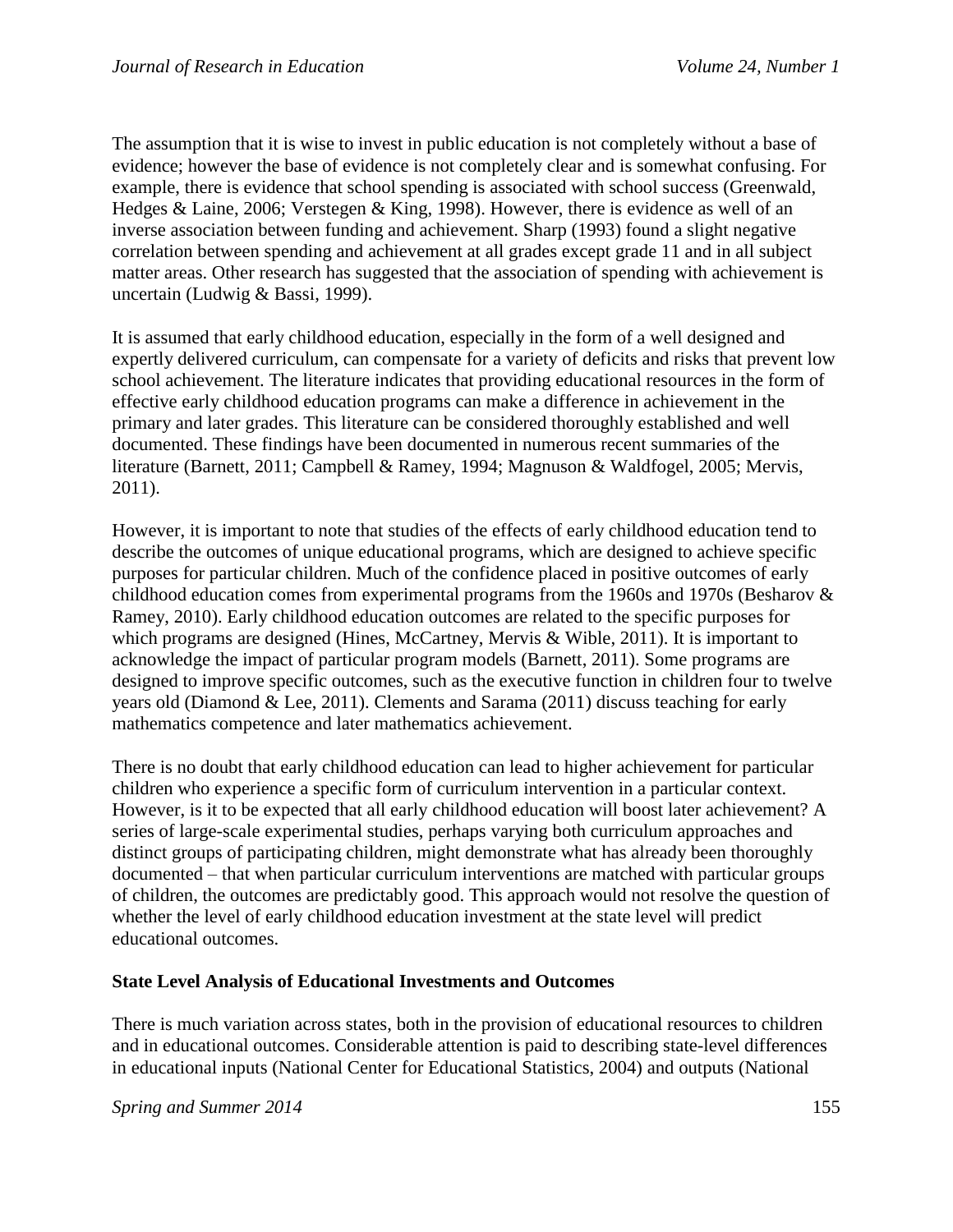Center for Educational Statistics, 2012). Tabular presentation of input and output data encourage ranking of state with regard to a variety of indicators and metrics. The National Education Association ranks states on many indicators (National Education Association, 2013), as does the American Legislative Exchange Council (2013). *Education Week* (2013) announced the availability of "Quality Counts", a report on state educational policy and outcomes.

When states are ranked, profiles of strengths and deficits become more evident. Presumably policy makers in states that are ranked low will be motivated to address ways of optimizing educational issues and seek higher rakings. They may decide to make more substantial investments in educational inputs with the goal of boosting educational achievement. The problem is, as Mr. Gates has observed, the curve of educational achievement may continue to be flat.

## **Method**

The analysis presented in this paper provides evidence in support of Mr. Gates' assertion about the relationship between educational investment and outcomes. It also expands the analysis to include early childhood education, which is a form of investment. A trend analysis is used in this study. While trend studies can be limited due to the use of data from samples at different points in time (Wimmer &Dominick, 2011), the method can be useful for considering patterns of overall stability and change over time across different samples. Trend analysis is used in epidemiologic research (Rosenberg, 1997). It can also be useful for educational policy research for identifying existing patterns. It can provide a broad perspective of aggregate demographic and geographic data over a period of several years. This is not possible through the use of case studies, which involve special selection of particular child participants and/or are based on particular expressions of curriculum concepts, thus limiting generalizability. Thus, in this analysis we examine whether per pupil expenditures or participation in early childhood education predict eighth grade academic achievement, along with a third predictor – achievement at the elementary level.

This analysis makes use of existing public state-level summary data for 50 states. The state is the unit of analysis. Individual pupil data were not analyzed. The following variables were used in this analysis.

- Percentage of 3 year old and 4 year old children in 2000 who attended school (United States Census Bureau, 2000)
- State per pupil expenditure in 2000 (National Center for Education Statistics, 2012a).
- State level average National Assessment of Educational Progress (NAEP) average grade 4 reading scale scores in 2003 (National Center for Educational Statistics, 2012b)
- State level average NAEP grade 4 mathematics scale scores in 2003 (National Center for Educational Statistics, 2012b)
- State level average NAEP grade 8 reading scale scores in 2007 (National Center for Educational Statistics, 2012b)
- State level average NAEP grade 8 mathematics scale scores in 2007 (National Center for Educational Statistics, 2012b).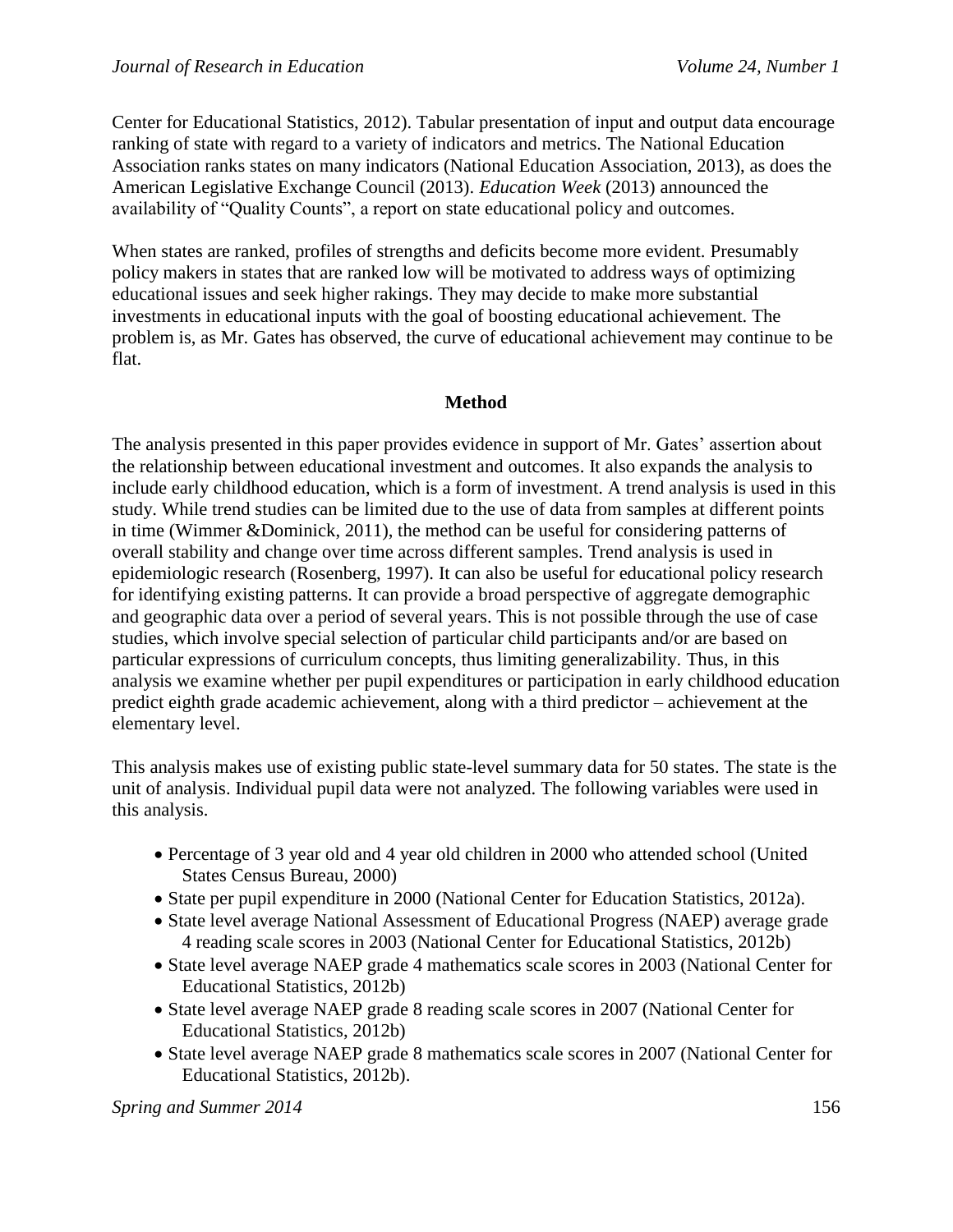## **Results**

Descriptive statistics were computed, and two regression models were examined: a model of reading achievement and a model of mathematics achievement. SPSS Version 21 was used to examine reading and math models.

- *Per-Pupil Expenditures.* There was substantial variability in state level per pupil expenditures for instruction in the year 2000. The range was \$4,378 to \$10,337 per pupil. The mean was  $$6,779$  (SD = \$1,311).
- *Percentage of 3- and 4-Year Olds Enrolled in School*. Likewise, there was considerable variation in state level percentage of 3 and 4 year olds enrolled in school in the year 2000. The lowest percentage was 34.4, and the highest was 63.2. The mean percentage was  $47.5$  (SD= 6.73).
- *NAEP 2003 Grade 4 Reading.* The range of state level NAEP grade 4 reading achievement in year 2003 was from 203.0 to 228.0. The mean was  $218.02$  (SD = 6.45).
- *NAEP 2003 Grade 4 Math.* The range of state level NAEP grade 4 math achievement in year 2003 was from 223.0 to 243.0. The mean was  $234.5$  (SD = 5.41).
- *NAEP 2007 Grade 8 Reading.* The range of state level NAEP grade 8 reading achievement in year 2007 was from 250.0 to 273.0. The mean was  $262.48$  (SD = 6.27).
- *NAEP 2007 Grade 8 Math*. The range of state level NAEP grade 8 math achievement in year 2007 was from 265.0 to 298.0. The mean was  $281.34$  (SD = 7.47).

Correlations were computed. There was a relatively low correlation between per-pupil expenditure and grade 8 math ( $r = .31$ ,  $n = 50$ ,  $p = < .05$ ). Likewise, there was a similarly low correlation between per-pupil expenditures and grade 8 reading ( $r = .35$ ,  $n = 50$ ,  $p = < .05$ ). The correlation of enrollment of young children in school and grade 8 math is not significant ( $r = .06$ ,  $n = 50$ ,  $p = > .05$ ). Likewise, the correlation between enrollment of young children in school and grade 8 reading is not significant ( $r = .11$ ,  $n = 50$ ,  $p = > .05$ ).

Closer examination of the data provides insights into these low correlations. For example, New Jersey spent \$10,337 per pupil in 2000 and had an average NAEP Grade 8 math score in 2008 of 292. New Jersey spent \$5,667 per pupil in 2000 and had an average NAEP Grade 8 math score in 2008 of 289. Thus a difference of almost \$5,000 resulted in a difference of only 3 points. And for New Jersey's investment of \$10,337 per pupil in 2000, the NAEP Grade 8 reading score in 2008 was 270. For an investment of \$5,632 per pupil in 2000, South Dakota also had an average NAEP Grade 8 reading score in 2008 of 270. Thus a difference of almost \$5,000 resulted in no difference in NAEP reading score.

It is useful to consider also the following examples regarding early childhood education. In North Dakota, in 2000 only 34.4 percent of young children were in school. The average NEAP math score was 292. New Jersey had 63.2 percent of young children in school in 2000, yet in 2007 the New Jersey NAEP Grade 8 math average score was 289 – lower than North Dakota. Similarly, In South Dakota in 2000, only 39.9 percent of young children were in school. The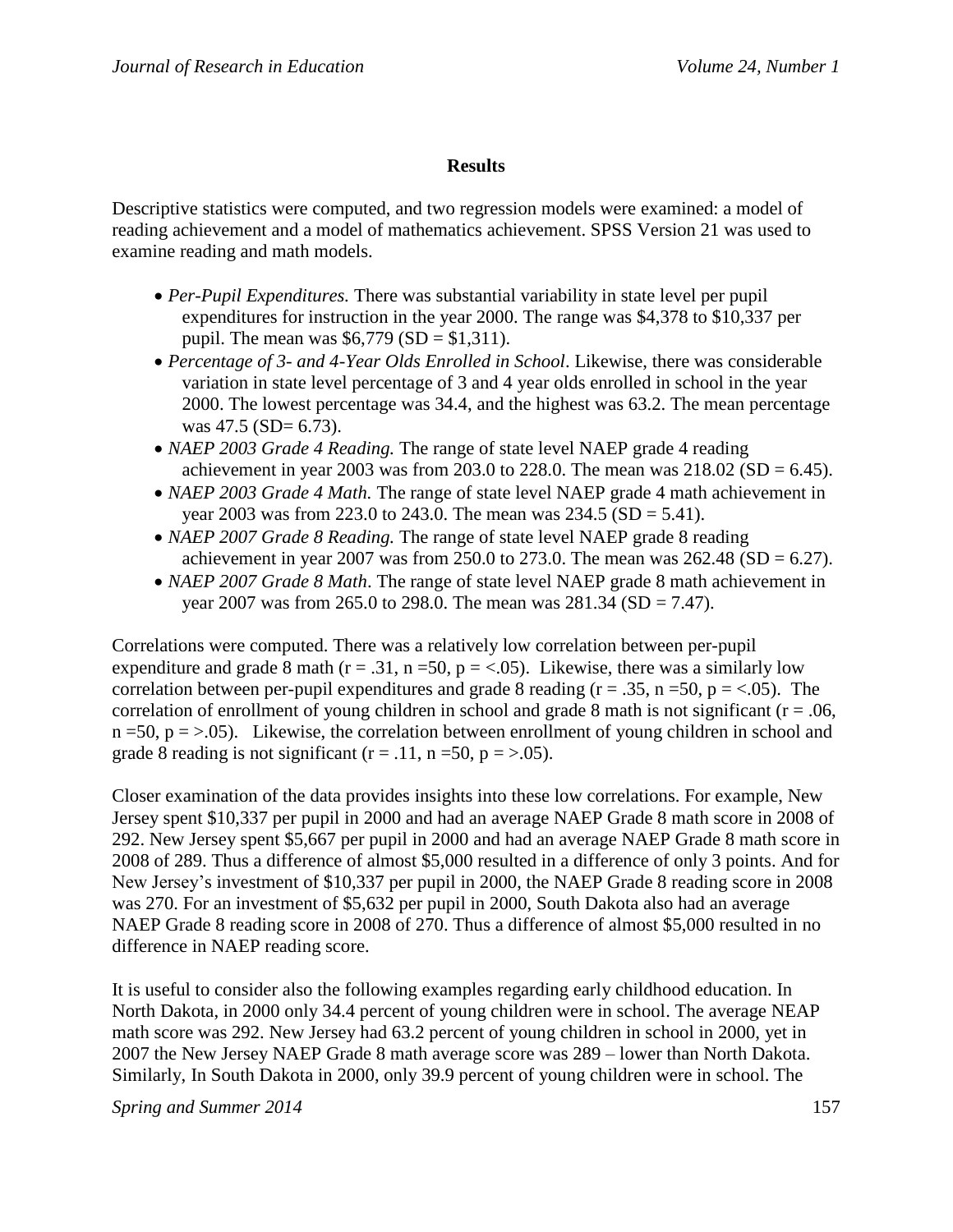average NEAP reading score was 270. While New Jersey had 63.2 percent of young children in school in 2000, in 2007 the New Jersey NAEP Grade 8 reading average score was 270 – the same as South Dakota.

A multiple regression analysis was conducted to predict NAEP 2007 grade 8 reading scores from the following variables: (1) per pupil expenditures in 2000, (2) percentage of 3 year old and 4 year old children who attended school in 2000, and (3) NAEP average grade 4 reading scale scores in 2003. The regression was significant (F  $(3, 46) = 74.88$ ,  $p < .001$ ,  $R^2 = .82$ ). Of the three predictor variables, only NAEP average grade 4 reading scale scores in 2003 was significant  $(\beta = .91, t(49) = 13.78, p < .001)$ . State expenditure per pupil in 2000 was not a significant predictor of reading achievement ( $\beta$  = .02, *t* (49) = .38, *p* >.05. State level percent of 3 and 4 year olds enrolled in school in 2000 was not a significant predictor of reading achievement  $(\beta = -.08, t(49) = -1.30, p > .05).$ 

A multiple regression analysis was conducted to predict NAEP 2007 grade 8 math scores from the following variables: (1) per pupil expenditures in 2000, (2) percentage of 3 year old and 4 year old children who attended school in 2000, and (3) NAEP average grade 4 math scale scores in 2003. The regression was significant (F (3, 46) = 69.82,  $p < .001$ ,  $\overline{R^2} = .82$ ). Of the three predictor variables, only NAEP average grade 4 math scale scores in 2003 was significant ( $\beta$  = .89,  $t(49) = 13.79$ ,  $p < .001$ ). State expenditure per pupil 2000-2001 was not a significant predictor of math achievement ( $\beta$  = .05, *t* (49) = .38, *p* > .05). State level percent of 3 and 4 year olds enrolled in school in 2000 was not a significant predictor of math achievement ( $\beta$  = -.07, *t*  $(49) = -1.30, p > 0.05$ .

### **Discussion**

Using state-level data, this analysis explored the extent to which state-level participation in early childhood education, statewide expenditures for public instruction, and subsequent achievement in grade 4 predicted later academic achievement in grade 8. The results, based on state-level data, indicate that the best predictor of achievement in grade 8 was achievement in grade 4. In the model examined here, per-pupil expenditures were not a significant predictor of achievement. Nor was participation in early childhood education a significant predictors of achievement.

The results of this analysis should not be interpreted to indicate that it would be appropriate to reduce per-pupil expenditures or support for early childhood education for young children. However, it is important to examine educational investments in perspective. It is not clear that achievement within a state will be increased simply by increasing per-pupil expenditures or by augmenting support for early childhood education. Without specifically addressing how these resources are delivered based on particular contexts and including individual child needs, there will likely be little improvement in educational outcomes.

When districts receive funds, there is no assurance that the funds will be spent in ways that are matched with children's needs and abilities or with regard to the capacity of the district to deliver instruction. Funds may not be targeted toward the educational needs of children or congruent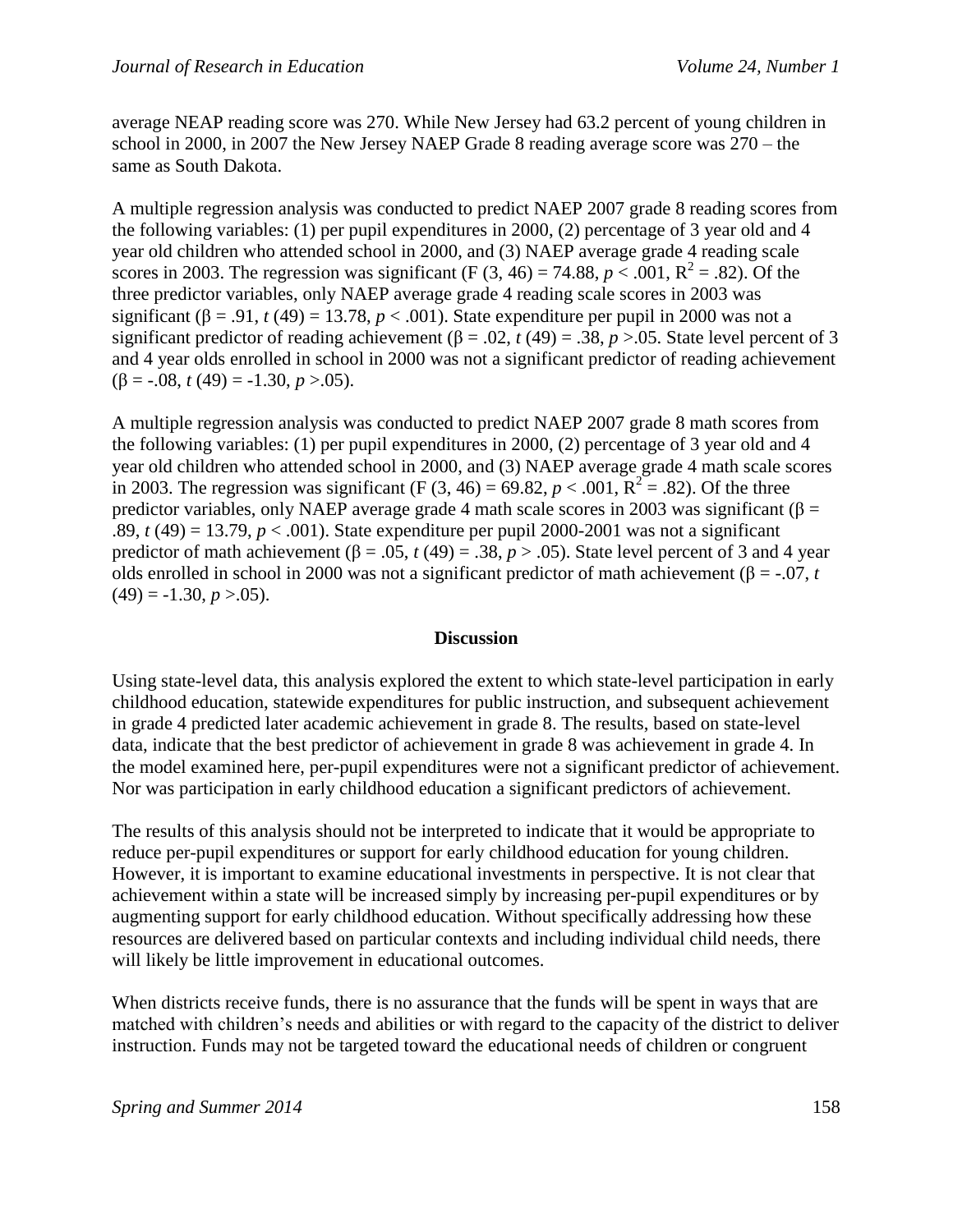with the realities of instructional possibilities. Therefore, investments of dollars will generally have unpredictable outcomes.

When educational resources are strategically targeted toward boosting school achievement, higher achievement will likely follow. Presently, resources may not be reliably matched with the needs or abilities of individual children within districts. Educational policy makers could benefit from information proposed provided by school districts concerning optimal allocation of resources, with a specific focus on how funds will be allocated for specific curriculum areas, such as reading, math, or science.

In addition, the most advantageous point of intervention may not necessarily be pre-kindergarten education. Pre-kindergarten education is necessary for the socialization of young children for good citizenship. It is evident that delivery of particular early education programs to select groups of young children is successful. However, the efficacy of early childhood education depends on delivery of particular kinds of early childhood education to children who need these particular experiences. The specifics of process are crucial to success, in that same way that specific processes of investment of dollars in public instruction shapes and determines educational outcomes.

In this analysis, achievement in grade 4 was the best predictor of achievement in grade 8. This suggests the efficacy of strengthening educational quality and outcomes in grades 1, 2, and 3. Funding could be targeted to districts that show poor trend patterns in the early grades, specifically targeted toward curriculum improvement, appropriate human resources or other district needs. The result of the present analysis suggests that optimizing allocations leading to and including the fourth grade level can be advantageous for predicting achievement in later years.

### **References**

American Legislative Exchange Council (2013). Report Card on American Education. Accessed August 4, 2013 at http://www.alec.org/publications/report-card-on-american-education/

Barnett, W.S. (2011). Effectiveness of early educational intervention. *Science, 333 (6045*), 975- 978.

Besharov, D.J. & Ramey, C. (2008). Preschool puzzle. *Educationnext.* Retrieved from <http://educationnext.org/preschool-puzzle/>

Campbell, F.A. & Ramey, C. (1994). Effects of early intervention on intellectual and academic achievement: A follow-up study of children from low income families. *Child Development, 65*, 684-698.

Clements, D.H. & Sarama, J. (2011). Early childhood mathematics intervention. *Science, 333 (6045)*, 968-970.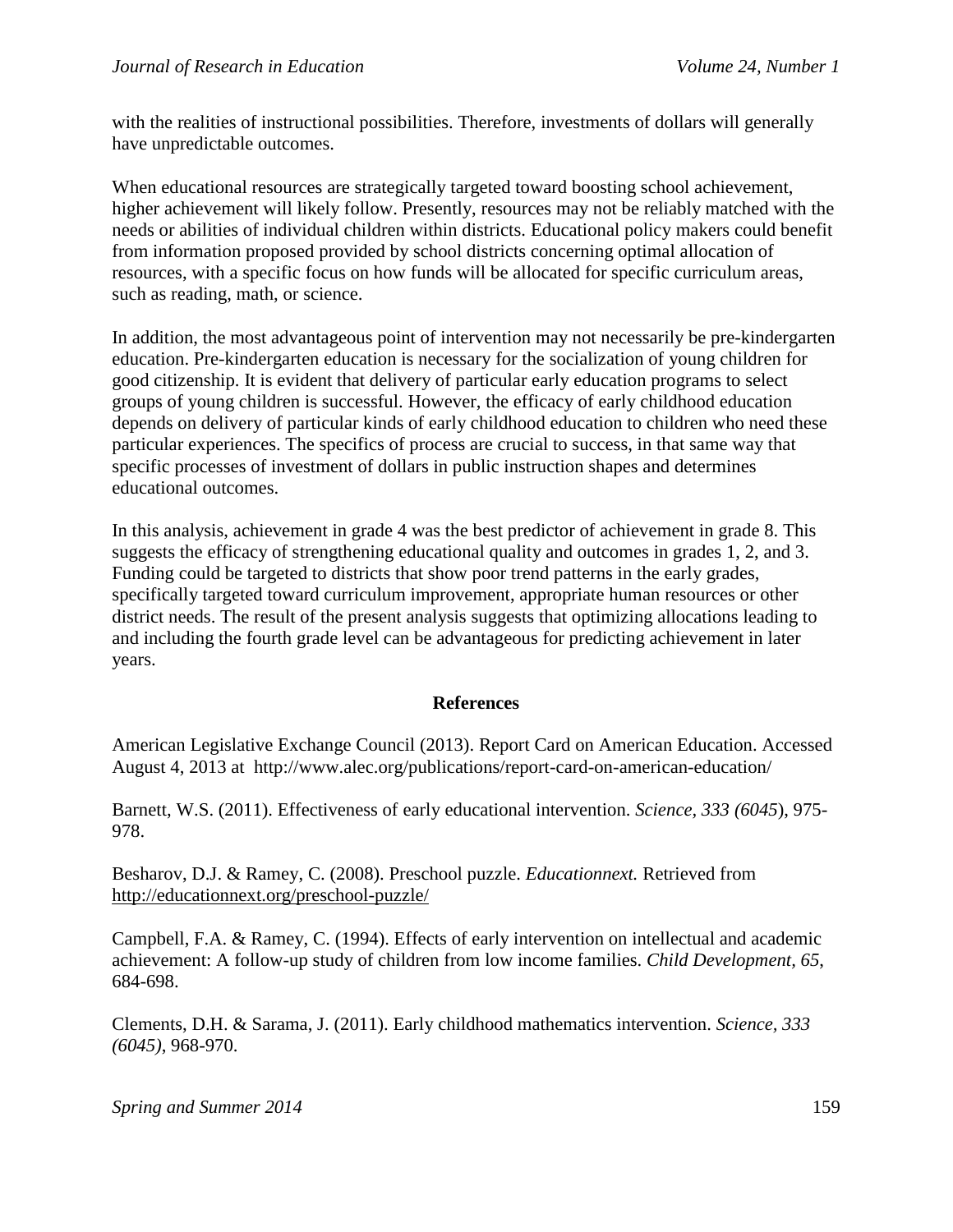Diamond, A. & Lee, K. (2011). Interventions shown to aid executive function development in children 4 to 12 years old. *Science, 333 (6045*), 959-964.

Education Week (2013). States Show Spotty Progress on Education Gauges. Accessed August 4, 2013 at http://www.edweek.org/ew/articles/2013/01/10/16sos.h32.html?intc=EW-QC13-TOC

Gates, B. (2013). Flip the curve: Student achievement vs. school budgets. Accessed on August 8, 2013 at http://www.huffingtonpost.com/bill-gates/bill-gates-schoolperformance\_b\_829771.html

Greenwald, R., Hedges, L, & Laine, R. (1996). The effect of school resources on student achievement." *Review of Educational Research, 66,* 361-396. doi: http://dx.doi.org/10.2307/1170528

Hines, P., McCartney, M., Mervis, J. & Wible, B. (2011). Laying the foundation for a lifetime learning. *Science, 333 (6045),* 951.

Ludwig, J. & Bassi. L. (1999). The puzzling case of school resources and student achievement. *Educational Evaluation and Policy Analysis, 21 (4)*, 385-403.

Magnuson, K. & Waldfogel. J. (2005). Early childhood care and education: Effects on ethnic and racial gaps in school readiness. *The Future of Children, 15 (1*), 169-196. Mervis, J. (2011). Past successes shape effort to expand early childhood education. *Science, 333 (6045)*, 952-956.

National Center for Education Statistics (2012a). NCES Common Core of Data. Table 8-11. Current expenditures per pupil for elementary and secondary public schools, by state: 2000, 2005, and 2009. Accessed August 4, 2013 at http://www.nsf.gov/statistics/seind12/c8/c8s1o11.htm

National Center for Education Statistics (2012b). NAEP State Comparisons. U.S. Department of Education. Institute of Education Sciences. http://nces.ed.gov/nationsreportcard/statecomparisons/

National Education Association (2013). Rankings of states and estimates of school statistics. Access August 4, 2013 at http://www.nea.org/home/44479.htm

Rosenberg, D. (1997). Trend analysis and interpretation. Division of Science, Education and Analysis, Maternal and Child Health Bureau, Department of Health and Human Services. http://mchb.hrsa.gov/publications/pdfs/trendanaylsis.pdf

Sharp, W. (1993). School spending: Is there a relationship between spending and student achievement? A Correlation study of Illinois schools. Paper presented at the annual meeting of the American Education Finance Association, Albuquerque, NM, March.